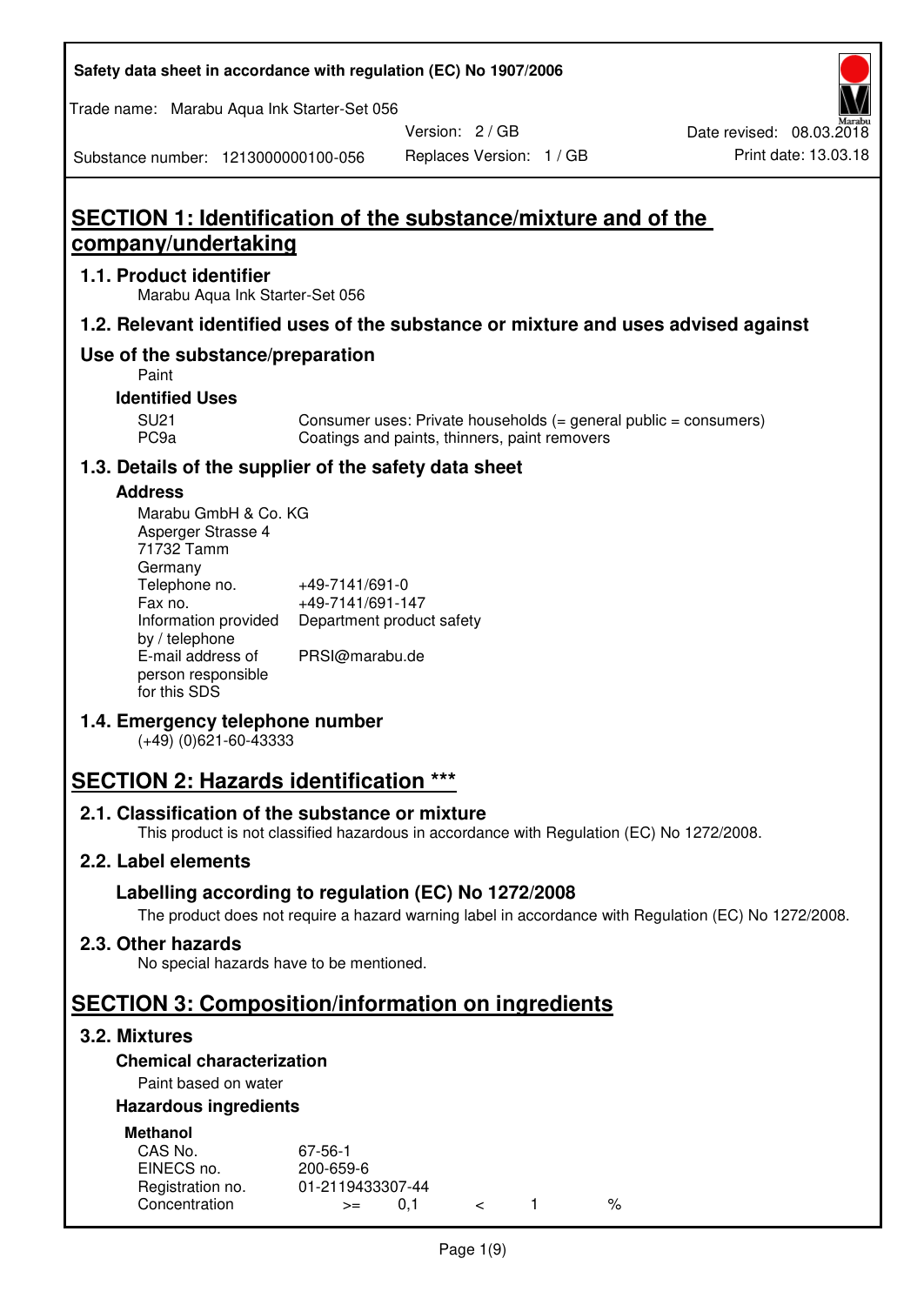| Safety data sheet in accordance with regulation (EC) No 1907/2006                                                                               |                                                                                                                 |               |                                                      |                          |                                                                                                            |
|-------------------------------------------------------------------------------------------------------------------------------------------------|-----------------------------------------------------------------------------------------------------------------|---------------|------------------------------------------------------|--------------------------|------------------------------------------------------------------------------------------------------------|
| Trade name: Marabu Aqua Ink Starter-Set 056                                                                                                     |                                                                                                                 |               |                                                      |                          |                                                                                                            |
| Substance number: 1213000000100-056                                                                                                             |                                                                                                                 | Version: 2/GB |                                                      | Replaces Version: 1 / GB | Date revised: 08.03.2018<br>Print date: 13.03.18                                                           |
|                                                                                                                                                 |                                                                                                                 |               |                                                      |                          |                                                                                                            |
| Classification (Regulation (EC) No. 1272/2008)                                                                                                  | Flam. Liq. 2<br>Acute Tox. 3<br>Acute Tox. 3<br>Acute Tox. 3<br>STOT SE <sub>1</sub>                            |               | H <sub>225</sub><br>H331<br>H311<br>H301<br>H370     |                          |                                                                                                            |
| Concentration limits (Regulation (EC) No. 1272/2008)                                                                                            | STOT SE 2<br>STOT SE <sub>1</sub>                                                                               | H371<br>H370  | $>= 10$                                              | $>= 3 < 10$              |                                                                                                            |
| <b>Bronopol (INN)</b><br>CAS No.<br>EINECS no.<br>Concentration                                                                                 | $52 - 51 - 7$<br>200-143-0<br>$>=$                                                                              | 0,01          | $\lt$                                                | 0,1                      | $\%$                                                                                                       |
| Classification (Regulation (EC) No. 1272/2008)                                                                                                  | Eye Dam. 1<br>Skin Irrit. 2<br>STOT SE3<br>Acute Tox. 4<br>Acute Tox. 4<br>Aquatic Acute 1<br>Aquatic Chronic 1 |               | H318<br>H315<br>H335<br>H302<br>H312<br>H400<br>H410 |                          |                                                                                                            |
| Concentration limits (Regulation (EC) No. 1272/2008)                                                                                            | Aquatic Acute 1<br>Aquatic Chronic<br>1                                                                         | H400<br>H410  | $M = 10$<br>$M = 1$                                  |                          |                                                                                                            |
| <b>SECTION 4: First aid measures</b>                                                                                                            |                                                                                                                 |               |                                                      |                          |                                                                                                            |
| 4.1. Description of first aid measures                                                                                                          |                                                                                                                 |               |                                                      |                          |                                                                                                            |
| After skin contact<br>Wash with plenty of water and soap. Do NOT use solvents or thinners.                                                      |                                                                                                                 |               |                                                      |                          |                                                                                                            |
| After eye contact                                                                                                                               |                                                                                                                 |               |                                                      |                          |                                                                                                            |
| <b>After ingestion</b>                                                                                                                          |                                                                                                                 |               |                                                      |                          | Separate eyelids, wash the eyes thoroughly with water (15 min.). In case of irritation consult an oculist. |
| medical treatment.                                                                                                                              |                                                                                                                 |               |                                                      |                          | Rinse mouth thoroughly with water. If larger amounts are swallowed or in the event of symptoms take        |
| 4.2. Most important symptoms and effects, both acute and delayed<br>Until now no symptoms known so far.                                         |                                                                                                                 |               |                                                      |                          |                                                                                                            |
| 4.3. Indication of any immediate medical attention and special treatment needed<br>Hints for the physician / treatment<br>Treat symptomatically |                                                                                                                 |               |                                                      |                          |                                                                                                            |
| <b>SECTION 5: Firefighting measures</b>                                                                                                         |                                                                                                                 |               |                                                      |                          |                                                                                                            |
| 5.1. Extinguishing media                                                                                                                        |                                                                                                                 |               |                                                      |                          |                                                                                                            |
|                                                                                                                                                 | Suitable extinguishing media<br>Carbon dioxide, Foam, Sand, Water                                               |               |                                                      |                          |                                                                                                            |
| 5.2. Special hazards arising from the substance or mixture                                                                                      |                                                                                                                 |               |                                                      |                          |                                                                                                            |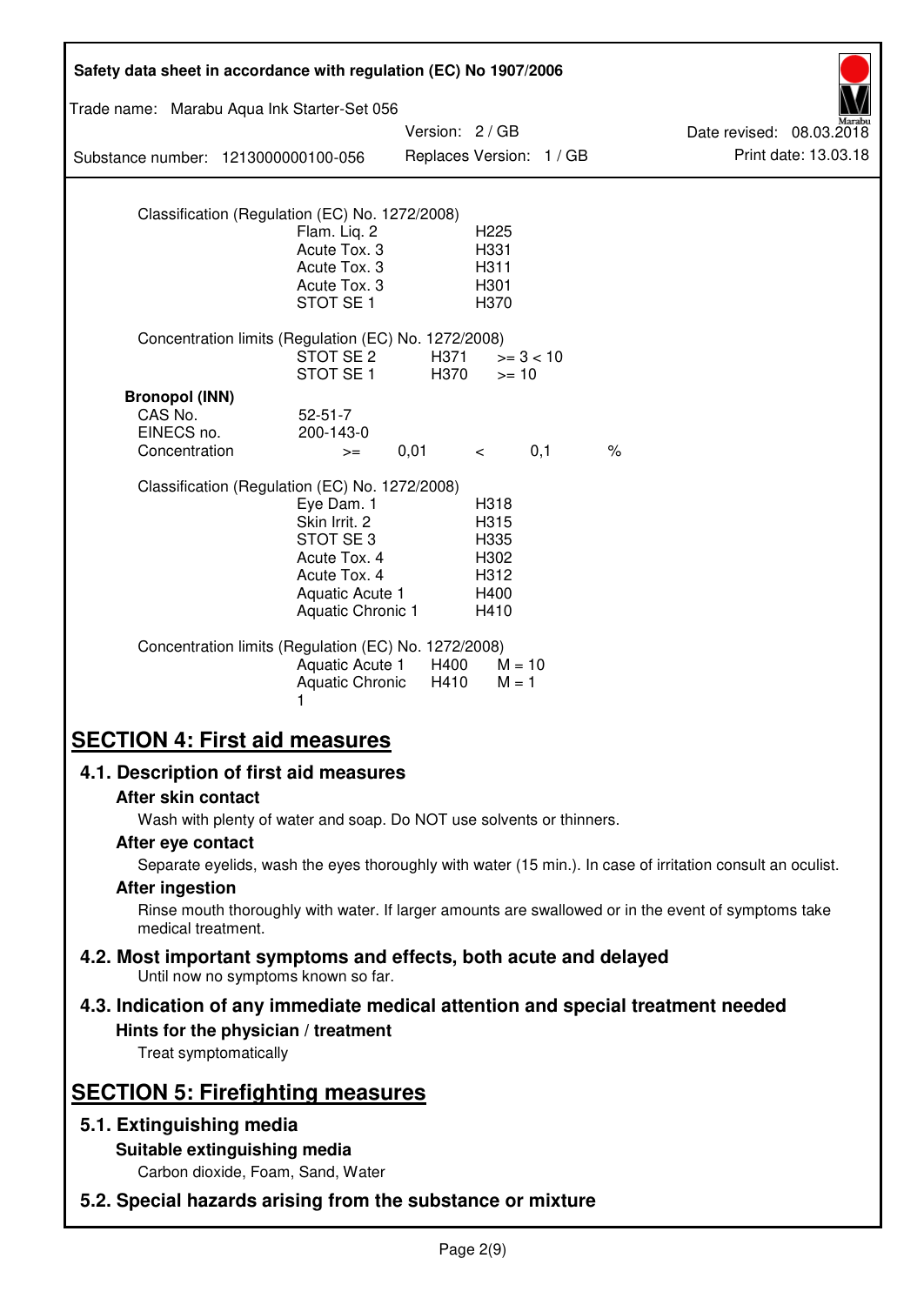#### **Safety data sheet in accordance with regulation (EC) No 1907/2006**

Trade name: Marabu Aqua Ink Starter-Set 056

Version: 2 / GB

Replaces Version: 1 / GB Print date: 13.03.18 Date revised: 08.03.2018

Substance number: 1213000000100-056

In the event of fire the following can be released: Carbon dioxide (CO2); Carbon monoxide (CO); dense black smoke

## **5.3. Advice for firefighters**

## **Other information**

Collect contaminated fire-fighting water separately, must not be discharged into the drains.

## **SECTION 6: Accidental release measures**

**6.1. Personal precautions, protective equipment and emergency procedures**  No particular measures required.

### **6.2. Environmental precautions**

No particular measures required.

**6.3. Methods and material for containment and cleaning up**  Clean preferably with a detergent - avoid use of solvents.

### **6.4. Reference to other sections**

Information regarding Safe handling, see Section 7. Information regarding personal protective measures, see Section 8. Information regarding waste disposal, see Section 13.

## **SECTION 7: Handling and storage**

## **7.1. Precautions for safe handling**

#### **Advice on safe handling**

Avoid skin and eye contact. Smoking, eating and drinking shall be prohibited in application area.

# **Advice on protection against fire and explosion**

No special measures required.

## **7.2. Conditions for safe storage, including any incompatibilities**

**Requirements for storage rooms and vessels** 

Store in frostfree conditions.

## **7.3. Specific end use(s)**

Paint

## **SECTION 8: Exposure controls/personal protection \*\*\***

## **8.1. Control parameters**

#### **Other information**

There are not known any further control parameters.

## **Derived No/Minimal Effect Levels (DNEL/DMEL) \*\*\***

#### **Pigment Blue 15:3**

| Type of value        |
|----------------------|
| Reference group      |
| Duration of exposure |
| Route of exposure    |
| Mode of action       |
| Concentration        |
|                      |
| Type of value        |

Route of exposure dermal

Derived No Effect Level (DNEL) Worker Long term inhalative Systemic effects Concentration and the set of the set of the set of the set of the set of the set of the set of the set of the set of the set of the set of the set of the set of the set of the set of the set of the set of the set of the se Derived No Effect Level (DNEL) Reference group Worker Duration of exposure Long term

Page 3(9)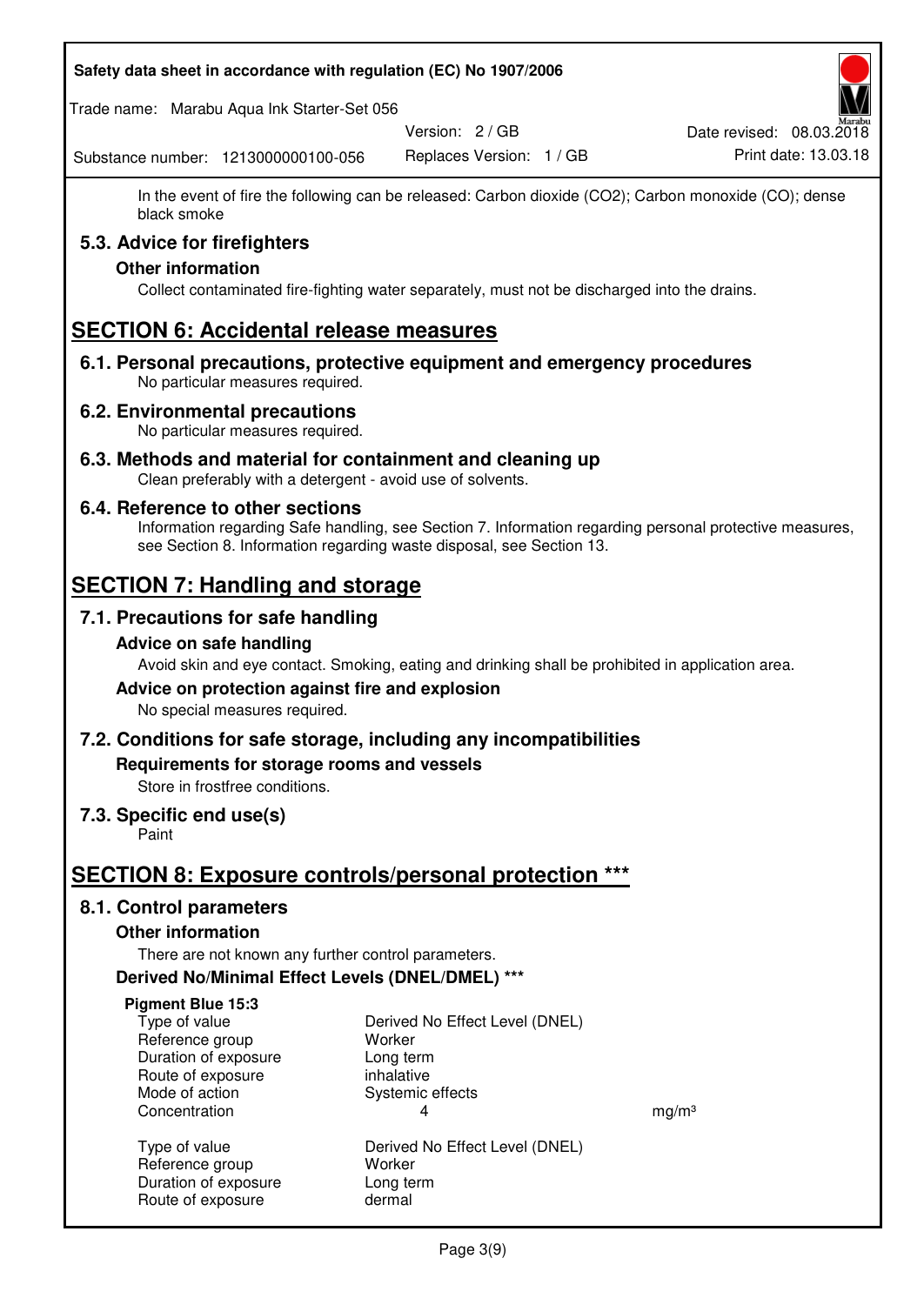| Safety data sheet in accordance with regulation (EC) No 1907/2006                                                                                                                                                                                                                                                         |                                                                                                                                                                                                                                                                                                                                                                                                                                                                                                                                                                                                                                                                                                                                                                                                                                          |                          |  |
|---------------------------------------------------------------------------------------------------------------------------------------------------------------------------------------------------------------------------------------------------------------------------------------------------------------------------|------------------------------------------------------------------------------------------------------------------------------------------------------------------------------------------------------------------------------------------------------------------------------------------------------------------------------------------------------------------------------------------------------------------------------------------------------------------------------------------------------------------------------------------------------------------------------------------------------------------------------------------------------------------------------------------------------------------------------------------------------------------------------------------------------------------------------------------|--------------------------|--|
| Trade name: Marabu Aqua Ink Starter-Set 056                                                                                                                                                                                                                                                                               |                                                                                                                                                                                                                                                                                                                                                                                                                                                                                                                                                                                                                                                                                                                                                                                                                                          |                          |  |
|                                                                                                                                                                                                                                                                                                                           | Version: 2 / GB                                                                                                                                                                                                                                                                                                                                                                                                                                                                                                                                                                                                                                                                                                                                                                                                                          | Date revised: 08.03.2018 |  |
| Substance number: 1213000000100-056                                                                                                                                                                                                                                                                                       | Replaces Version: 1 / GB                                                                                                                                                                                                                                                                                                                                                                                                                                                                                                                                                                                                                                                                                                                                                                                                                 | Print date: 13.03.18     |  |
| Mode of action<br>Concentration                                                                                                                                                                                                                                                                                           | Systemic effects<br>450                                                                                                                                                                                                                                                                                                                                                                                                                                                                                                                                                                                                                                                                                                                                                                                                                  | mg/kg/d                  |  |
| Type of value<br>Reference group<br>Duration of exposure<br>Route of exposure<br>Mode of action<br>Concentration                                                                                                                                                                                                          | Derived No Effect Level (DNEL)<br>Consumer<br>Long term<br>dermal<br>Systemic effects<br>225                                                                                                                                                                                                                                                                                                                                                                                                                                                                                                                                                                                                                                                                                                                                             | mg/kg/d                  |  |
| Type of value<br>Reference group<br>Duration of exposure<br>Route of exposure<br>Mode of action<br>Concentration                                                                                                                                                                                                          | Derived No Effect Level (DNEL)<br>Consumer<br>Long term<br>oral<br>Systemic effects<br>45                                                                                                                                                                                                                                                                                                                                                                                                                                                                                                                                                                                                                                                                                                                                                | mg/kg/d                  |  |
| <b>Predicted No Effect Concentration (PNEC) ***</b>                                                                                                                                                                                                                                                                       |                                                                                                                                                                                                                                                                                                                                                                                                                                                                                                                                                                                                                                                                                                                                                                                                                                          |                          |  |
| <b>Pigment Blue 15:3</b><br>Type of value<br>Type<br>Concentration<br>Type of value                                                                                                                                                                                                                                       | <b>PNEC</b><br>Sediment<br>10<br><b>PNEC</b>                                                                                                                                                                                                                                                                                                                                                                                                                                                                                                                                                                                                                                                                                                                                                                                             | mg/kg                    |  |
| <b>Type</b><br>Concentration                                                                                                                                                                                                                                                                                              | Marine sediment<br>1                                                                                                                                                                                                                                                                                                                                                                                                                                                                                                                                                                                                                                                                                                                                                                                                                     | mg/kg                    |  |
| Type of value<br><b>Type</b><br>Concentration                                                                                                                                                                                                                                                                             | <b>PNEC</b><br>Soil<br>1                                                                                                                                                                                                                                                                                                                                                                                                                                                                                                                                                                                                                                                                                                                                                                                                                 | mg/kg                    |  |
| 8.2. Exposure controls                                                                                                                                                                                                                                                                                                    |                                                                                                                                                                                                                                                                                                                                                                                                                                                                                                                                                                                                                                                                                                                                                                                                                                          |                          |  |
| <b>Exposure controls</b>                                                                                                                                                                                                                                                                                                  |                                                                                                                                                                                                                                                                                                                                                                                                                                                                                                                                                                                                                                                                                                                                                                                                                                          |                          |  |
| Provide adequate ventilation.                                                                                                                                                                                                                                                                                             |                                                                                                                                                                                                                                                                                                                                                                                                                                                                                                                                                                                                                                                                                                                                                                                                                                          |                          |  |
| <b>Respiratory protection</b>                                                                                                                                                                                                                                                                                             |                                                                                                                                                                                                                                                                                                                                                                                                                                                                                                                                                                                                                                                                                                                                                                                                                                          |                          |  |
| Not necessary.                                                                                                                                                                                                                                                                                                            |                                                                                                                                                                                                                                                                                                                                                                                                                                                                                                                                                                                                                                                                                                                                                                                                                                          |                          |  |
| <b>Hand protection</b><br>Not necessary.<br>In case of intensive contact wear protective gloves.<br>individual or combination of chemicals.<br>Material thickness<br>><br>Breakthrough time<br>$\overline{\phantom{a}}$<br>replacement must be followed.<br>maintenance.<br>once exposure has occurred.<br>Eye protection | There is no one glove material or combination of materials that will give unlimited resistance to any<br>For prolonged or repeated handling nitrile rubber gloves with textile undergloves are required.<br>0,5<br>mm<br>30<br>min<br>The breakthrough time must be greater than the end use time of the product.<br>The instructions and information provided by the glove manufacturer on use, storage, maintenance and<br>Gloves should be replaced regularly and if there is any sign of damage to the glove material.<br>Always ensure that gloves are free from defects and that they are stored and used correctly.<br>The performance or effectiveness of the glove may be reduced by physical/ chemical damage and poor<br>Barrier creams may help to protect the exposed areas of the skin, they should however not be applied |                          |  |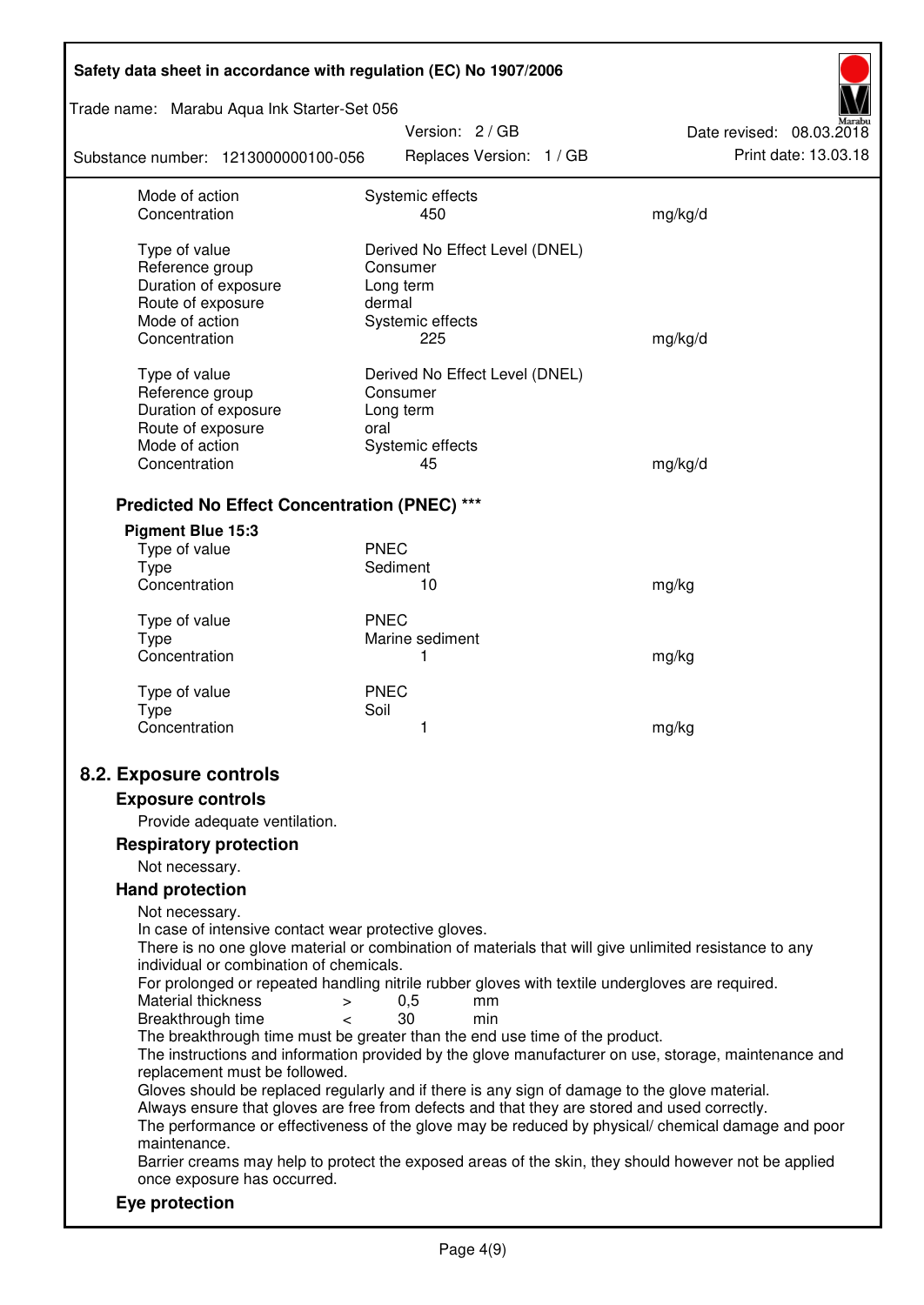| Safety data sheet in accordance with regulation (EC) No 1907/2006 |                                 |                          |
|-------------------------------------------------------------------|---------------------------------|--------------------------|
| Trade name: Marabu Aqua Ink Starter-Set 056                       |                                 |                          |
|                                                                   | Version: 2 / GB                 | Date revised: 08.03.2018 |
| Substance number: 1213000000100-056                               | Replaces Version: 1 / GB        | Print date: 13.03.18     |
| Not necessary.<br><b>Body protection</b><br>Not applicable.       |                                 |                          |
| <b>SECTION 9: Physical and chemical properties</b>                |                                 |                          |
| 9.1. Information on basic physical and chemical properties        |                                 |                          |
| Form                                                              | liquid<br>coloured              |                          |
| Colour<br><b>Odour</b>                                            | odourless                       |                          |
|                                                                   |                                 |                          |
| <b>Odour threshold</b><br>Remarks                                 | No data available               |                          |
|                                                                   |                                 |                          |
| <b>Melting point</b><br>Remarks                                   | not determined                  |                          |
|                                                                   |                                 |                          |
| <b>Freezing point</b>                                             |                                 |                          |
| Remarks                                                           | not determined                  |                          |
| Initial boiling point and boiling range                           |                                 |                          |
| Value<br>Pressure                                                 | 100<br>appr.<br>1.013<br>hPa    | $\rm ^{\circ}C$          |
| Source                                                            | Literature value                |                          |
| <b>Flash point</b>                                                |                                 |                          |
| Remarks                                                           | Not applicable                  |                          |
| Evaporation rate (ether $= 1$ ) :                                 |                                 |                          |
| Remarks                                                           | not determined                  |                          |
| Flammability (solid, gas)<br>Not applicable                       |                                 |                          |
| Upper/lower flammability or explosive limits                      |                                 |                          |
| Remarks                                                           | not determined                  |                          |
| Vapour pressure                                                   |                                 |                          |
| Value                                                             | 23<br>appr.                     | hPa                      |
| Temperature                                                       | 20<br>°C                        |                          |
| Method                                                            | Value taken from the literature |                          |
| <b>Vapour density</b>                                             |                                 |                          |
| Remarks                                                           | not determined                  |                          |
| <b>Density</b>                                                    |                                 |                          |
| Value                                                             | 1,01<br>20<br>°C                | g/cm <sup>3</sup>        |
| Temperature<br>Method                                             | DIN EN ISO 2811                 |                          |
| Solubility in water                                               |                                 |                          |
| Remarks                                                           | miscible                        |                          |
| Ignition temperature                                              |                                 |                          |
| Remarks                                                           | not determined                  |                          |
| <b>Viscosity</b>                                                  |                                 |                          |
| Remarks                                                           |                                 |                          |
| Remarks                                                           | not determined                  |                          |
| 9.2. Other information                                            |                                 |                          |
| <b>Other information</b>                                          |                                 |                          |
| None known                                                        |                                 |                          |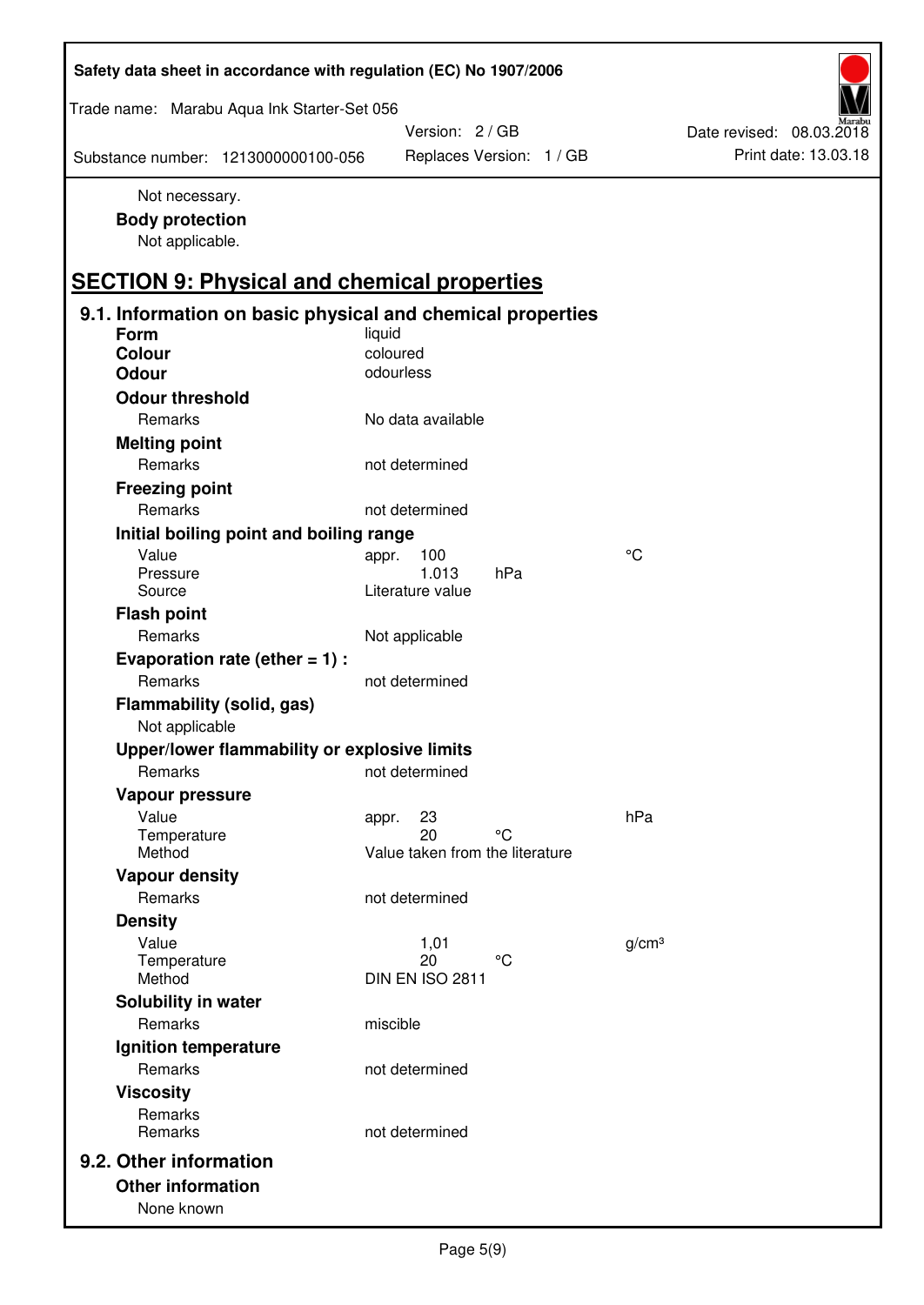| Safety data sheet in accordance with regulation (EC) No 1907/2006                    |                                                                   |                          |
|--------------------------------------------------------------------------------------|-------------------------------------------------------------------|--------------------------|
| Trade name: Marabu Aqua Ink Starter-Set 056                                          |                                                                   |                          |
|                                                                                      | Version: 2/GB                                                     | Date revised: 08.03.2018 |
| Substance number: 1213000000100-056                                                  | Replaces Version: 1 / GB                                          | Print date: 13.03.18     |
|                                                                                      |                                                                   |                          |
| <b>SECTION 10: Stability and reactivity</b>                                          |                                                                   |                          |
| 10.1. Reactivity<br>None                                                             |                                                                   |                          |
| 10.2. Chemical stability<br>No hazardous reactions known.                            |                                                                   |                          |
| 10.3. Possibility of hazardous reactions<br>No hazardous reactions known.            |                                                                   |                          |
| 10.4. Conditions to avoid<br>No hazardous reactions known.                           |                                                                   |                          |
| 10.5. Incompatible materials<br>None                                                 |                                                                   |                          |
| 10.6. Hazardous decomposition products<br>No hazardous decomposition products known. |                                                                   |                          |
| <b>SECTION 11: Toxicological information</b>                                         |                                                                   |                          |
| 11.1. Information on toxicological effects                                           |                                                                   |                          |
| <b>Acute inhalational toxicity</b>                                                   |                                                                   |                          |
| Remarks                                                                              | Based on available data, the classification criteria are not met. |                          |
| <b>Skin corrosion/irritation</b>                                                     |                                                                   |                          |
| Remarks                                                                              | Based on available data, the classification criteria are not met. |                          |
| Serious eye damage/irritation                                                        |                                                                   |                          |
| Remarks                                                                              | Based on available data, the classification criteria are not met. |                          |
| <b>Sensitization</b>                                                                 |                                                                   |                          |
| Remarks                                                                              | Based on available data, the classification criteria are not met. |                          |
| <b>Mutagenicity</b>                                                                  |                                                                   |                          |
| Remarks                                                                              | Based on available data, the classification criteria are not met. |                          |
| <b>Reproductive toxicity</b>                                                         |                                                                   |                          |
| Remarks                                                                              | Based on available data, the classification criteria are not met. |                          |
| Carcinogenicity                                                                      |                                                                   |                          |
| Remarks                                                                              | Based on available data, the classification criteria are not met. |                          |
| <b>Specific Target Organ Toxicity (STOT)</b>                                         |                                                                   |                          |
|                                                                                      |                                                                   |                          |
| <b>Single exposure</b><br>Remarks                                                    | Based on available data, the classification criteria are not met. |                          |
| <b>Repeated exposure</b>                                                             |                                                                   |                          |

| Tiopodioa oxposaro |                                                                   |
|--------------------|-------------------------------------------------------------------|
| Remarks            | Based on available data, the classification criteria are not met. |

## **Aspiration hazard**

Based on available data, the classification criteria are not met.

#### **Experience in practice**

Provided all the recommended protective and safety precautions are taken, experience shows that no risk to health can be expected.

#### **Other information**

There are no data available on the mixture itself. The mixture has been assessed following the additivity method of the GHS/CLP Regulation (EC) No 1272/2008.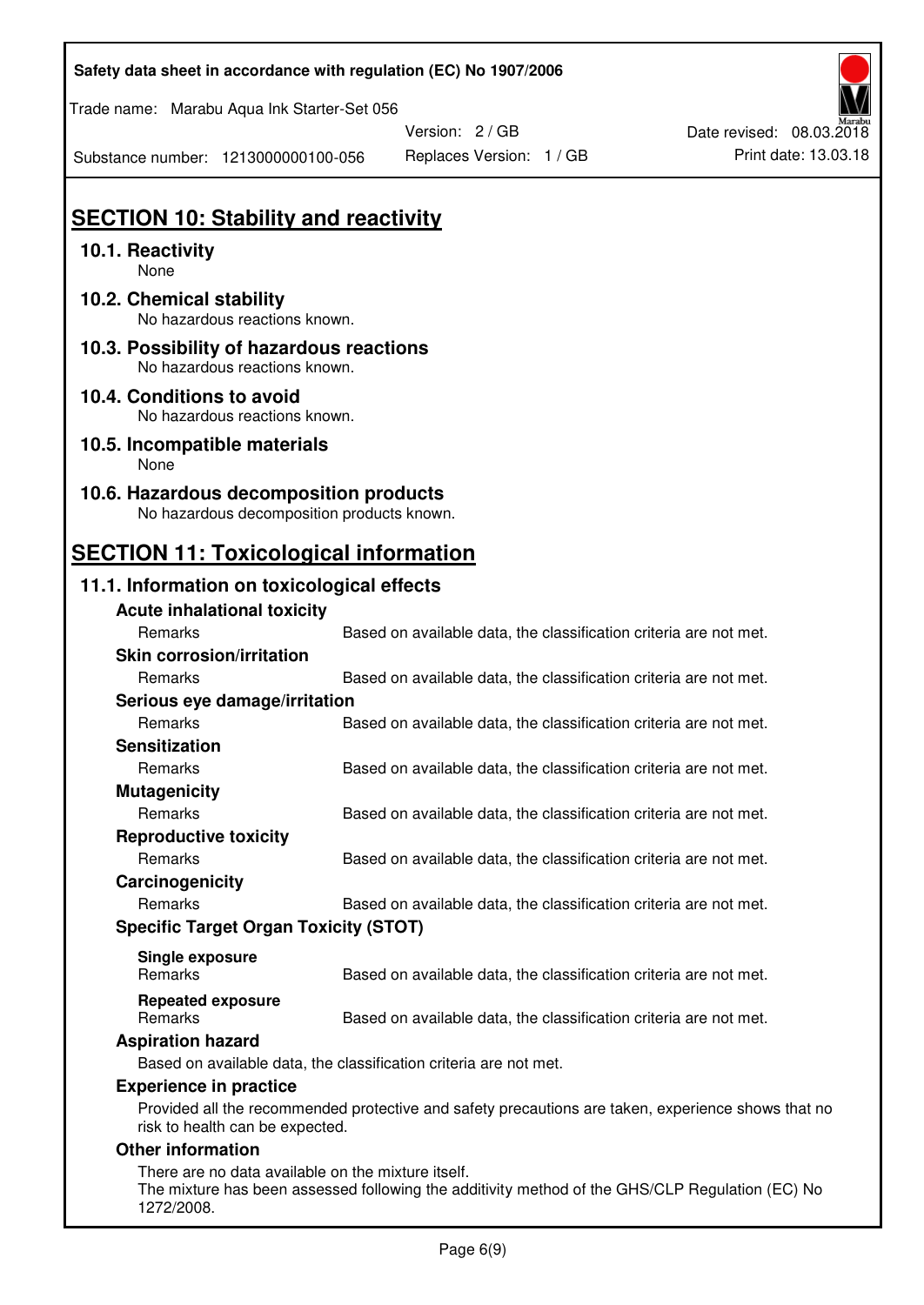#### **Safety data sheet in accordance with regulation (EC) No 1907/2006**

Trade name: Marabu Aqua Ink Starter-Set 056

Version: 2 / GB

Substance number: 1213000000100-056

Replaces Version: 1 / GB Print date: 13.03.18

Date revised: 08.03.2018

# **SECTION 12: Ecological information**

## **12.1. Toxicity**

### **General information**

There are no data available on the mixture itself.Do not allow to enter drains or water courses.The mixture has been assessed following the summation method of the CLP Regulation (EC) No 1272/2008 and is not classified as dangerous for the environment.

## **12.2. Persistence and degradability**

### **General information**

There are no data available on the mixture itself.

## **12.3. Bioaccumulative potential**

#### **General information**

There are no data available on the mixture itself.

## **12.4. Mobility in soil**

### **General information**

There are no data available on the mixture itself.

### **12.5. Results of PBT and vPvB assessment**

#### **General information**

There are no data available on the mixture itself.

#### **12.6. Other adverse effects**

#### **General information**

There are no data available on the mixture itself.

# **SECTION 13: Disposal considerations**

## **13.1. Waste treatment methods**

#### **Disposal recommendations for the product**

The product can be placed with other household refuse. Small residues in containers can be washed-out with water and put into the drainage system.

#### **Disposal recommendations for packaging**

Packaging that cannot be cleaned should be disposed off as product waste. Completely emptied packagings can be given for recycling.

# **SECTION 14: Transport information**

#### **Land transport ADR/RID**

| Non-dangerous goods              |   |
|----------------------------------|---|
| 14.1. UN number                  |   |
| UN -                             |   |
| 14.2. UN proper shipping name    |   |
|                                  |   |
| 14.3. Transport hazard class(es) |   |
| Class                            |   |
| Label                            |   |
| 14.4. Packing group              |   |
| Packing group                    |   |
| Transport category               | n |
| 14.5. Environmental hazards      |   |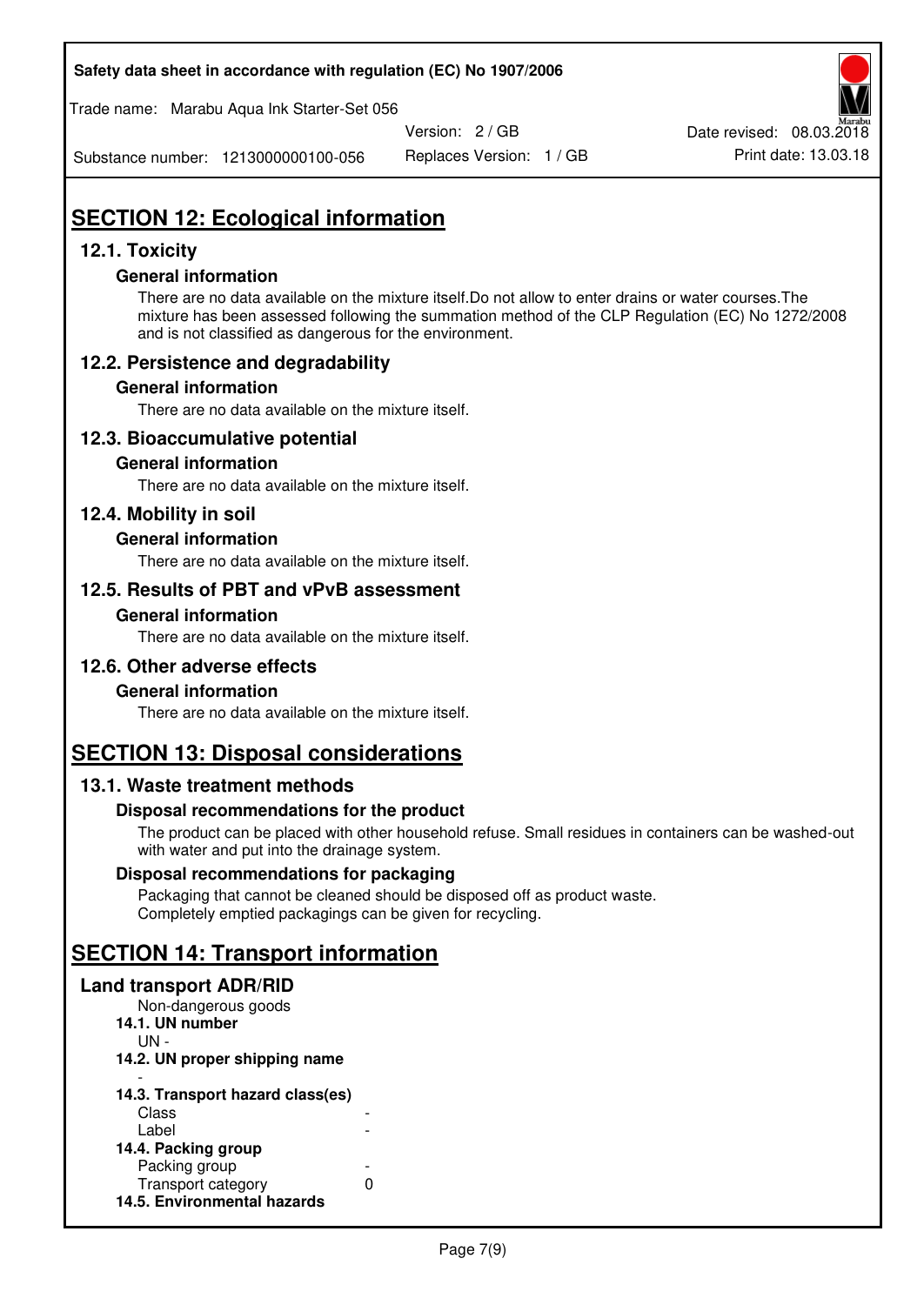| Safety data sheet in accordance with regulation (EC) No 1907/2006                                     |      |                          |     |                          |
|-------------------------------------------------------------------------------------------------------|------|--------------------------|-----|--------------------------|
| Trade name: Marabu Aqua Ink Starter-Set 056                                                           |      |                          |     |                          |
|                                                                                                       |      | Version: 2/GB            |     | Date revised: 08.03.2018 |
| Substance number: 1213000000100-056                                                                   |      | Replaces Version: 1 / GB |     | Print date: 13.03.18     |
|                                                                                                       |      |                          |     |                          |
| <b>Marine transport IMDG/GGVSee</b>                                                                   |      |                          |     |                          |
| The product does not constitute a hazardous substance in sea transport.                               |      |                          |     |                          |
| 14.1. UN number                                                                                       |      |                          |     |                          |
| $UN -$<br>14.2. UN proper shipping name                                                               |      |                          |     |                          |
|                                                                                                       |      |                          |     |                          |
| 14.3. Transport hazard class(es)                                                                      |      |                          |     |                          |
| Class                                                                                                 |      |                          |     |                          |
| Subsidiary risk                                                                                       |      |                          |     |                          |
| 14.4. Packing group                                                                                   |      |                          |     |                          |
| Packing group<br>14.5. Environmental hazards                                                          |      |                          |     |                          |
| no                                                                                                    |      |                          |     |                          |
| Air transport ICAO/IATA                                                                               |      |                          |     |                          |
| The product does not constitute a hazardous substance in air transport.                               |      |                          |     |                          |
| 14.1. UN number                                                                                       |      |                          |     |                          |
| $UN -$                                                                                                |      |                          |     |                          |
| 14.2. UN proper shipping name                                                                         |      |                          |     |                          |
|                                                                                                       |      |                          |     |                          |
| 14.3. Transport hazard class(es)<br>Class                                                             |      |                          |     |                          |
| Subsidiary risk                                                                                       |      |                          |     |                          |
| 14.4. Packing group                                                                                   |      |                          |     |                          |
| Packing group                                                                                         |      |                          |     |                          |
| 14.5. Environmental hazards                                                                           |      |                          |     |                          |
|                                                                                                       |      |                          |     |                          |
| Information for all modes of transport                                                                |      |                          |     |                          |
| 14.6. Special precautions for user                                                                    |      |                          |     |                          |
| Transport within the user's premises:                                                                 |      |                          |     |                          |
| Always transport in closed containers that are upright and secure.                                    |      |                          |     |                          |
| Ensure that persons transporting the product know what to do in the event of an accident or spillage. |      |                          |     |                          |
| <b>Other information</b>                                                                              |      |                          |     |                          |
| 14.7. Transport in bulk according to Annex II of Marpol and the IBC Code                              |      |                          |     |                          |
| no                                                                                                    |      |                          |     |                          |
| <b>SECTION 15: Regulatory information</b>                                                             |      |                          |     |                          |
|                                                                                                       |      |                          |     |                          |
| 15.1. Safety, health and environmental regulations/legislation specific for the substance             |      |                          |     |                          |
| or mixture                                                                                            |      |                          |     |                          |
| <b>VOC</b>                                                                                            |      |                          |     |                          |
| VOC (EU)                                                                                              | 0,63 | ℅                        |     |                          |
| VOC (EU)                                                                                              |      | 6,3                      | g/l |                          |
| <b>Other information</b>                                                                              |      |                          |     |                          |
| The product does not contain substances of very high concern (SVHC).                                  |      |                          |     |                          |
| <b>Other information</b>                                                                              |      |                          |     |                          |
| All components are contained in the TSCA inventory or exempted.                                       |      |                          |     |                          |
| All components are contained in the AICS inventory.                                                   |      |                          |     |                          |
| All components are contained in the PICCS inventory.                                                  |      |                          |     |                          |
| All components are contained in the DSL inventory.                                                    |      |                          |     |                          |
| All components are contained in the IECSC inventory.                                                  |      |                          |     |                          |

All components are contained in the ENCS inventory.